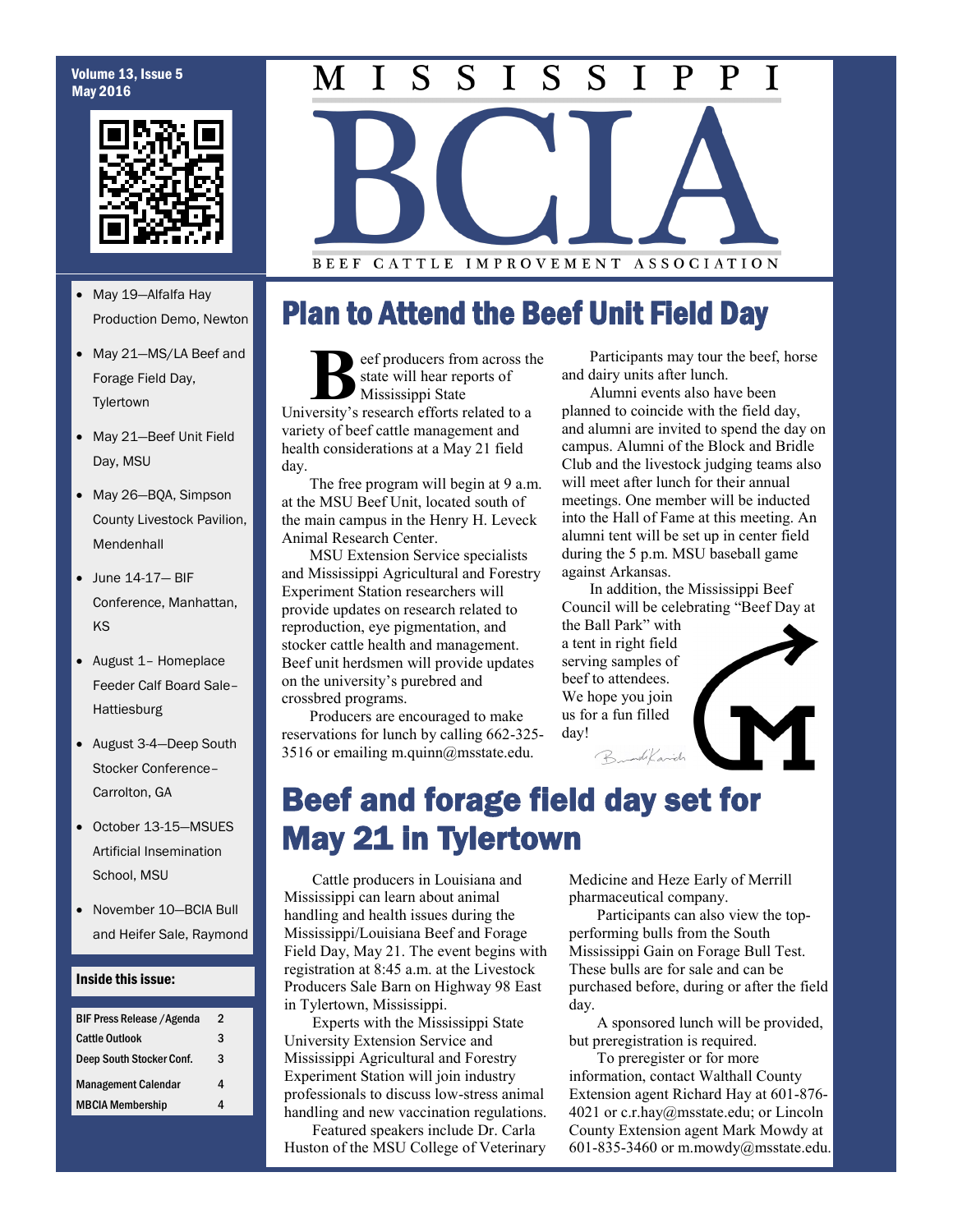## BIF Announces June Program

Beef Improvement Federation will host 'Progress on the Prairie' June 14-17 in Manhattan, Kan.

Preparations are being finalized for the 2016 Beef Improvement Federation (BIF) Annual Meeting and Research Symposium themed "Progress on the Prairie." The annual event will be hosted June 14-17 in Manhattan, Kan., and headquartered at the new Hilton Garden Inn and Conference Center.

The BIF conference routinely draws a large group of leading seedstock and commercial beef producers, academics and allied industry partners. The attendance list is a "who's who" of the beef value chain, offering great networking opportunities and conversations about the issues of the day. Program topics focus on how the beef industry can enhance value through genetic improvement across a range of attributes that affect the value chain.

The event features two and a half days of educational programming and a full day of tours visiting regional seedstock and commercial producers.

The first morning's general session is titled "Opportunities for the Beef Value Chain: Can we become more coordinated and more profitable?" Headlining the event are industry thought leaders including Ted Schroeder and Glynn Tonsor, Kansas State University (K-State); John Stika, Certified Angus Beef LLC (CAB); Brad Morgan, Performance Food Group; and Keith Belk, Colorado State University (CSU). The second day's general session is titled "Protecting producer profit for the future" and features nationally recognized speakers including David Lalman, Oklahoma State University; Chip Ramsay, Rex Ranch; Mark Enns, CSU; and Clay Mathis, King Ranch Institute for Ranch Management.

Afternoons are filled with breakout sessions focusing on a range of beef-production and genetic-improvement topics. The conference also features a Young Producer Symposium designed to network and equip young cattle producers with essential knowledge as they grow their role in the business. With the program's depth and breadth, there is something for everyone.

For more conference details, including lodging information, full conference program and registration please see: http://beefimprovement.org/library/registration-info or contact K-State hosts Bob Weaber, bweaber@ksu.edu, 785-532 -1460; or Lois Schreiner, lschrein@ksu.edu, 785-532-1267.



## Symposium Schedule

Tuesday, June 14, 2016

| $1-4:30$ p.m.:<br>6:30 p.m.:         | Young Producers Symposium & Reception<br>Opening Reception/Welcome, K-state Cam-<br>pus-Weber Arena                                                    |  |  |
|--------------------------------------|--------------------------------------------------------------------------------------------------------------------------------------------------------|--|--|
| Wednesday, June 15, 2016             |                                                                                                                                                        |  |  |
| $8:00$ a.m.<br>8:15a.m               | Opening comments, KS Welcome<br>General Session I: Opportunities for the<br>beef value chain: Can we become more co-<br>ordinated and more profitable? |  |  |
| 11:45a.m -1:30 p.m.: Awards Luncheon |                                                                                                                                                        |  |  |
| $2:00-5:30$ p.m.                     | <b>Break-out Sessions</b>                                                                                                                              |  |  |
| 6:30 p.m.                            | Evening dinner at Stanley Stout Marketing<br>Center, K-State Campus                                                                                    |  |  |
| Thursday, June 16, 2016              |                                                                                                                                                        |  |  |
| $8:00$ a.m.                          | General Session II: Protecting producer<br>profit for the future                                                                                       |  |  |
|                                      | Noon-1:30 p.m. Awards Luncheon: What you heard, charge<br>-Kent Andersen, Zoetis Awards Lunch                                                          |  |  |
| $2:00-5:30$ p.m.                     | <b>Break-Out Sessions</b>                                                                                                                              |  |  |
| 6:30 p.m.                            | Evening reception and tours of Discovery<br>Center, etc.                                                                                               |  |  |
| Friday, June 17, 2016                |                                                                                                                                                        |  |  |
| $7:30$ a.m.                          | Depart for Kansas Beef Industry Tours,<br>featuring regional seedstock and commer-<br>cial producers                                                   |  |  |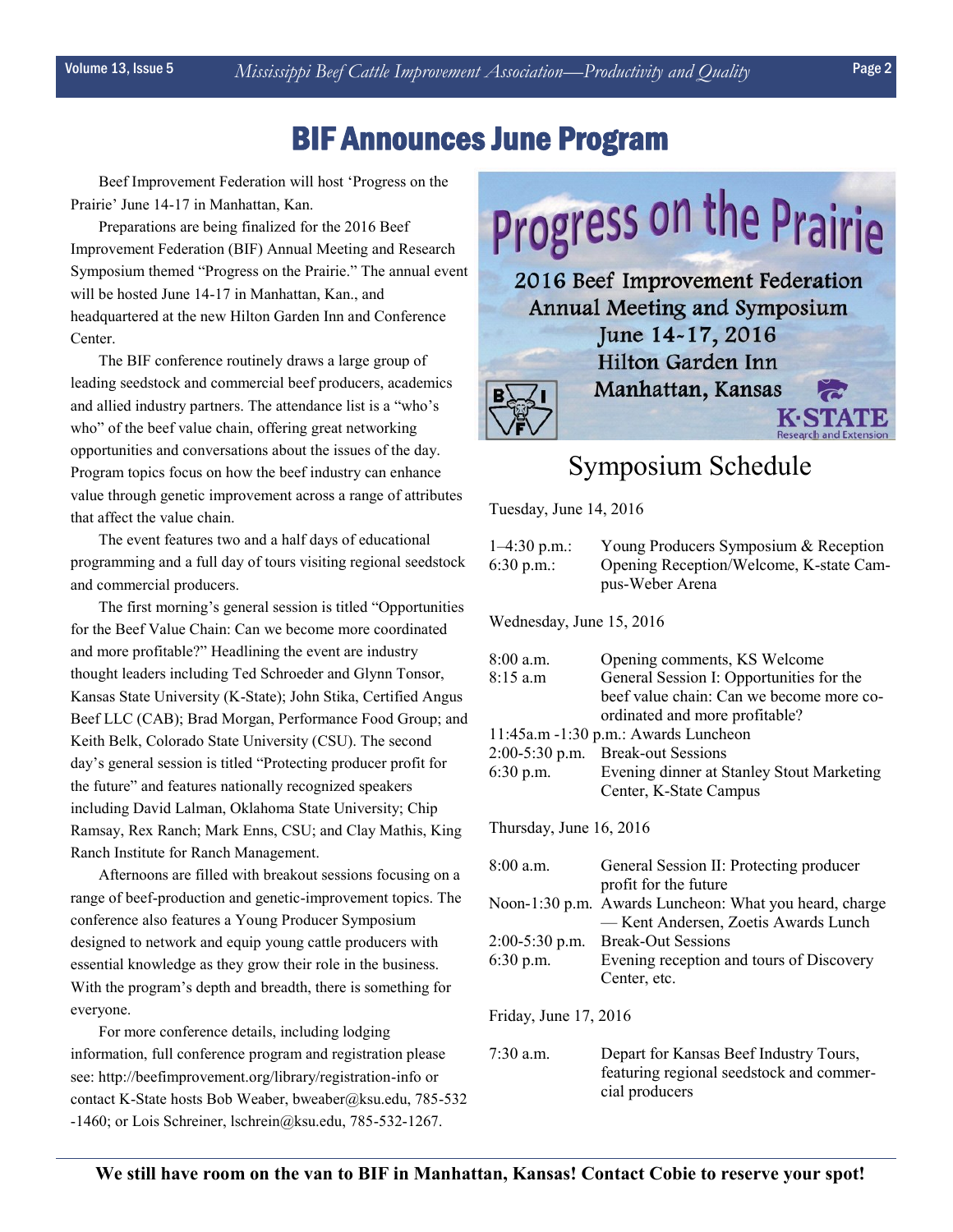## USDA Raises Estimation of 2016 U.S. Beef Production

### **By: Ron Plain and Scott Brown, University of Missouri Extension**

USDA has raised their estimate of 2016 U.S. beef production to 24.825 billion pounds. That is up 1.2% from their previous estimate and up 4.8% compared to last year's production. They expect 2016 slaughter steers prices to average somewhere around \$134/cwt of live weight. That is \$3.50 lower than their previous forecast and \$14 lower than the 2015 average.

More beef and lower prices should be positive for U.S. international trade. USDA looks for U.S. beef exports to increase 8% in 2016 and is predicting a 14% decrease in U.S. beef imports. The U.S. was the fourth largest beef exporter in 2015 after Australia, India, and Brazil.

China has been steadily increasing their beef imports and USDA expects them to pass Japan this year to become the world's number two beef importing country, behind the U.S. The average steer dressed weight for the week ending on April 2 was 884 pounds, down 3 pounds from the week before, but up 15 pounds from a year ago. This was the 94th consecutive week with steer weights above the year-ago level.

Year-to-date cattle slaughter is up 0.7% and, because of heavier weights, beef production is up 2.5%.

Accessed from AgWeb.com, May 9, 2016.

# **Deep South Stocker Conference**



### Aug. 3rd and 4<sup>th</sup>, 2016 **Carroll County Ag Center, Carrollton, GA**

## This year's conference will address issues affecting:

- **Stocker operators**
- Backgrounder and Pre-conditioning yards
- **Cow-Calf Producers**

Additionally, tours will be provided to visit stocker operations in the area

## **Tradeshow During Breaks and Meals**

For more information on registration or sponsorship, visit our website (www.DeepSouthStocker.com), or contact your local Extension office (1-800-ASK UGA-1)







MISSISSIPPI STATE UNIVERSITY... **EXTENSION**